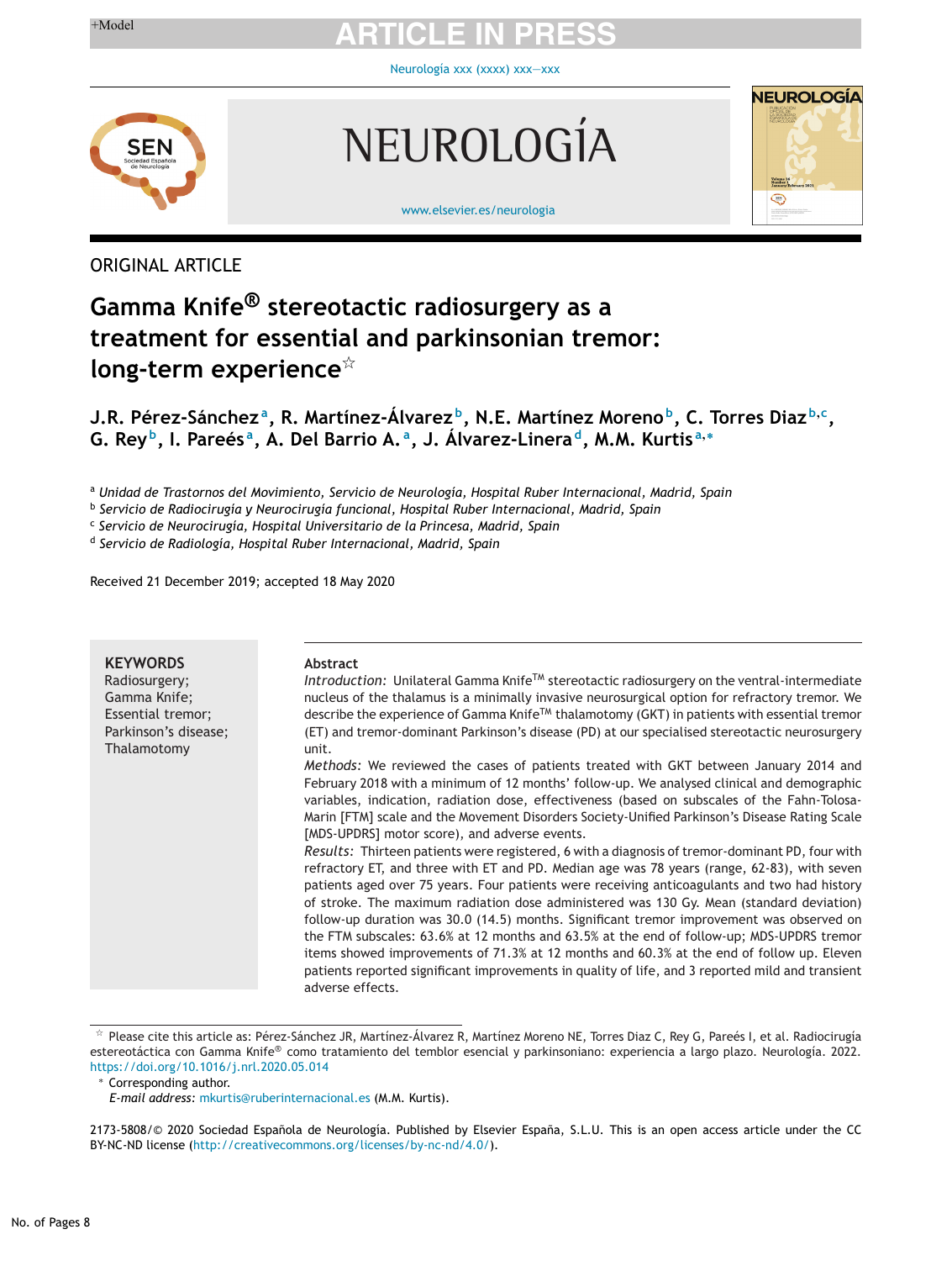**PALABRAS CLAVE** Radiocirugía; Gamma Knife; Temblor esencial; Enfermedad de Parkinson; Talamotomía

# **ARTICLE IN PRESS**

#### J.R. Pérez-Sánchez, R. Martínez-Álvarez, N.E. Martínez Moreno et al.

*Conclusions:* This is the largest series of patients with essential and parkinsonian tremor treated with GKT and followed up in the long term in Spain. GKT can be safe and effective in the long term in patients with refractory tremor, including in elderly patients and those receiving anticoagulants.

© 2020 Sociedad Española de Neurología. Published by Elsevier España, S.L.U. This is an open access article under the CC BY-NC-ND license ([http://creativecommons.org/licenses/by-nc-nd/](http://creativecommons.org/licenses/by-nc-nd/4.0/)  $4.0/$ ).

# **Radiocirugía estereotáctica con Gamma Knife® como tratamiento del temblor esencial y parkinsoniano: experiencia a largo plazo**

#### **Resumen**

*Introducción:* La radiocirugía estereotáctica con Gamma Knife® (GK), sobre el núcleo ventral intermedio-medial del tálamo (VIM), unilateral es una opción neuroquirúrgica mínimamente invasiva para el temblor refractario. Se describe la experiencia de talamotomía con GK (TGK) en pacientes con temblor esencial (TE) y enfermedad de Parkinson (EP) de predominio tremórico de una unidad especializada en cirugía estereotáctica.

*Métodos:* Se revisan los pacientes tratados con TGK desde enero de 2014 hasta febrero de 2018. Se analizan variables clínico-demográficas, indicación, dosis empleada, eficacia (mediante subescalas de Fahn-Tolosa-Marin (FTM) y MDS-UPDRS motora) y efectos adversos (EA).

*Resultados:* Se registraron 13 pacientes, seis con diagnóstico de EP de predominio tremórico, cuatro con TE refractario y tres casos de TE + EP. La mediana de edad fue 78 años (62-83), con siete pacientes > 75 años. Cuatro pacientes anticoagulados y dos con antecedentes de ictus previo. La dosis máxima de radiación aplicada fue 130 Gy. La media de seguimiento fue 30,0 (14,5) meses. Se observó una mejoría significativa del temblor en las subescalas de FTM del 63,6% a 12 meses y del 63,5% al final del seguimiento y en items de temblor de MDS-UPDRS del 71,3% a 12 meses y del 60,3% al final del seguimiento. Once pacientes refirieron mejoría significativa en su calidad de vida. Tres pacientes refirieron EA leves y transitorios.

*Conclusiones:* Se presenta la mayor serie de pacientes con TE y parkinsoniano tratados con TGK en España con seguimiento a largo plazo. La TGK puede ser un tratamiento seguro y con eficacia mantenida en temblor refractario, incluso en edad avanzada o en tratamiento anticoagulante. © 2020 Sociedad Española de Neurología. Publicado por Elsevier España, S.L.U. Este es un artículo Open Access bajo la licencia CC BY-NC-ND [\(http://creativecommons.org/licenses/by](http://creativecommons.org/licenses/by-nc-nd/4.0/)[nc-nd/4.0/](http://creativecommons.org/licenses/by-nc-nd/4.0/)).

### **Introduction**

Tremor is one of the most frequent reasons for neurological consultation and the most prevalent movement disorder. Although it is most frequently caused by a benign tumour, it tends to worsen with age and with progression of the underlying disease, even becoming disabling and refractory to medical treatment.<sup>1,2</sup> The 2 main causes of pathological tremor are essential tremor (ET) and tremor-dominant Parkinson's disease  $(PD)$ .<sup>3</sup> Bilateral deep brain stimulation (DBS) of the ventral intermediate nucleus (VIM), thalamus, and subthalamic nucleus has been shown to be effective for treating refractory tremor with known risks, the most important being inherent to the surgical process, in adequately selected patients diagnosed with ET and PD. $4,5$  Gamma Knife® (GK) stereotactic radiosurgery targeting the unilateral VIM of the thalamus for tremor suppression is a minimally invasive surgical treatment option that has received growing attention in recent years,  $6,7$  and may be especially valuable for patients in whom DBS is formally contraindicated due to advanced age or comorbidity.<sup>8</sup> This study describes the long-term experience of a stereotactic surgery unit in unilateral GK thalamotomy (GKT) in patients with medication-refractory ET and tremor-dominant PD. Finally, we compare this surgical option with other procedures currently available to treat tremor.

### **Methods**

We retrospectively reviewed all patients with tremor treated with unilateral GKT at our centre from January 2014 to February 2018. We collected clinical and demographic data such as age, sex, diagnosis, symptom progression time, number of oral treatments used, indication for GKT, and follow-up time. Diagnosis of ET, PD, or both was established by a movement disorders specialist, following the validated diagnostic criteria. $9,10$  GKT was indicated for patients with ET presenting disabling tremor in the dominant hand and treatment resistance or intolerance to antitremor drugs. Treatment resistance to antitremor drugs was defined as poor control of tremor after the use of 2 first-line drugs (propranolol and primidone) or, in the event that one of these was contraindicated, one first-line drug and at least one second-line drug (topiramate, gabapentin, alprazolam, zonisamide, etc). In the case of PD, patients considered ideal candidates were those with severe asymmetric tremor causing a significant decrease in quality of life, regardless of whether the most affected side was the dominant side, and in whom tremor was not controlled with optimised oral antiparkinsonian treatment. Presence or absence of motor fluctuations was not a requirement for indicating this treatment. Patients with dementia were excluded.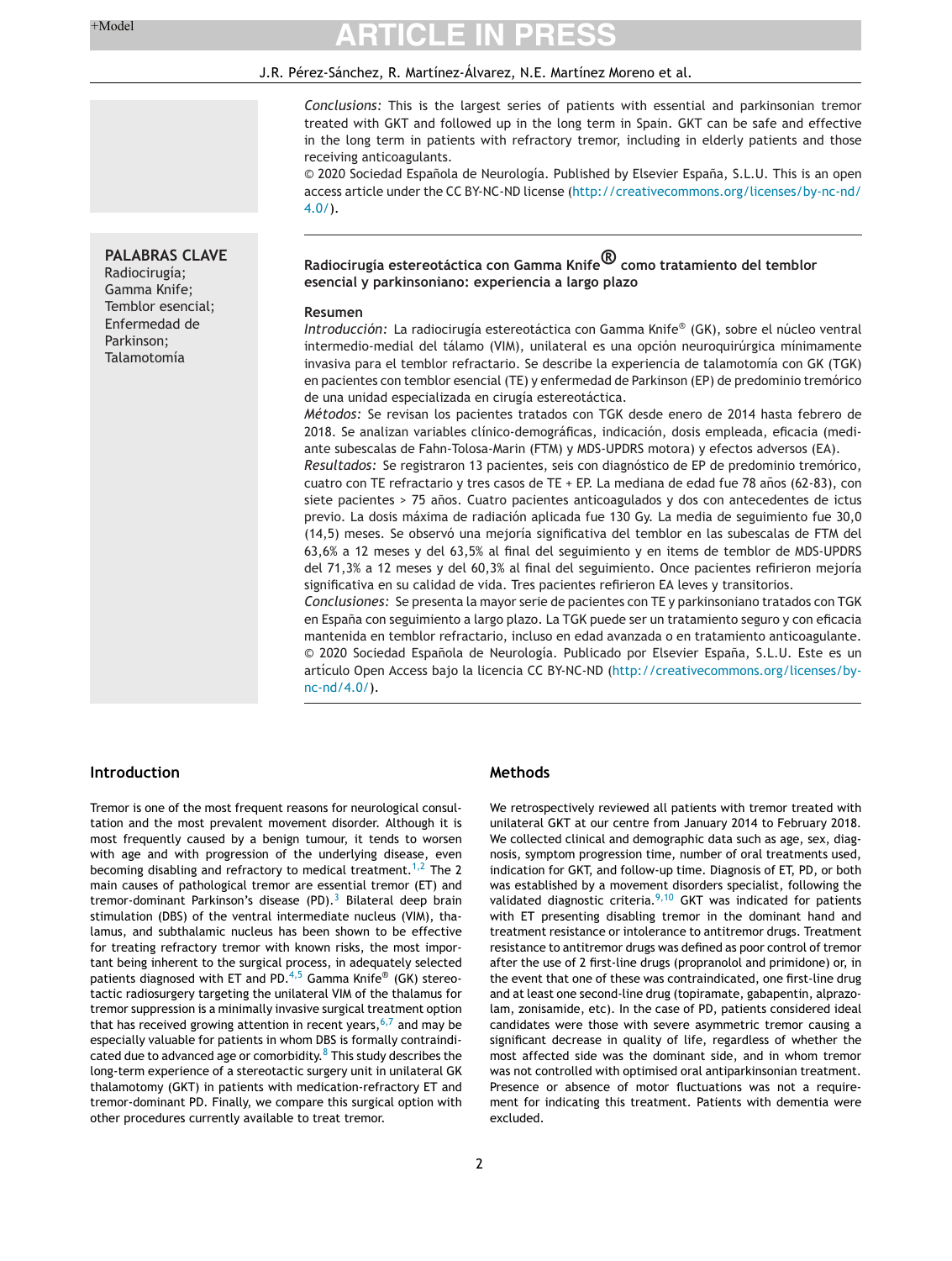#### Neurología xxx (xxxx) xxx—xxx

In all cases, a Leksell Gamma Knife® was used to target the unilateral VIM; the target area was located according to an imaging protocol using a 3T MRI scanner; the procedure involved participation of a multidisciplinary team including a neuroradiologist, a medical physicist, a radiation oncologist, a neuropsychologist, neurologists, and neurosurgeons experienced in stereotactic radiosurgery. We used the system described by Taillerach as modified by Régis and Ohye, located the intercommissural line, and used a rectangular calculation diagram. We obtained mean coordinates of 3.5-4 mm above the intercommissural line (Z), 7-8 mm anterior to the posterior commissure (Y), and 11 mm lateral to the third ventricular wall (X). The localisation of the VIM was compared to the Wahren-Schaltenbrand atlas coordinates, $11$  calculated using our own stereotactic software (Estereonauta®). We made the 2 calculations separately in a stereotactic brain MRI study with a slice thickness of 1.2 mm for T1 and 2 mm for T2 sequences, obtaining axial and coronal images. We also located the internal capsule in the MRI study and correlated the location with the results of a 3T MRI tractography. The maximum radiation used was 130Gy, using a single 4 mm collimator.

Effectiveness was calculated with validated clinical scales, applied at baseline, at 12 months, and at the end of the followup period. In 4 of the 13 patients included, baseline scores were calculated after assessment of footage recorded at baseline by a movement disorders specialist (JRPS). In patients with ET, effectiveness was evaluated using the Fahn-Tolosa-Marin (FTM) tremor rating scale, $12$  based on the items assessing postural and kinetic tremor in the dominant hand, tremor in writing and drawing (spiral A), and the ability to bring fluids to the mouth or to drink. In patients with PD, we assessed items referring to tremor (resting tremor, postural tremor, kinetic tremor, and persistence of tremor) in the target hemi-body from the motor part (III) of the latest ver-sion of the Unified Parkinson's Disease Rating Scale (MDS-UPDRS).<sup>[13](#page-6-0)</sup> In cases diagnosed with concomitant ET and PD, both subscales were used. Quality of life was assessed using the visual analogue scale (VAS) from the Euro-QoL-5D healthcare questionnaire.<sup>[14](#page-6-0)</sup> All patients were administered a clinical global impression scale<sup>[15](#page-6-0)</sup> at 12 months after GKT and at the end of the follow-up period, which was adapted to include the following values: 1 = significant improvement or resolution of tremor, with complete functional recovery; 2 = moderate improvement or decrease in tremor, with partial functional recovery; 3 = mild improvement or decrease in tremor, with no functional recovery; 4 = no changes; 5 = mild worsening; 6 = moderate worsening; 7 = significant worsening.

Lastly, we reviewed the adverse effects reported during followup: at follow-up consultations, patients were interviewed about the possible appearance of sensory symptoms, loss of strength, impaired speech production, or gait disorders.

We calculated the mean and standard deviation of the different scale items at baseline, at 12 months, and at the end of the follow-up period. We performed a statistical analysis of FTM and MDS-UPDRS scores at baseline, at 12 months, and at the end of follow-up, using the paired-samples Wilcoxon test. Statistical significance was set at *P* < .05. Results are expressed as means (standard deviation) and medians (range).

#### **Results**

We included a total of 13 patients diagnosed with tremor-dominant PD (6 patients), ET refractory to conventional medical treatment (4 patients), and long-standing ET plus PD with shorter progression time and more recent diagnosis (3 patients). Seven patients were of advanced age (< 75 years; maximum of 83 years), 4 were receiving anticoagulant treatment, and 2 had history of stroke. Three patients presented more than one contraindication for DBS (age < 75 years, anticoagulant treatment, and/or history of stroke). Five patients declined treatment with DBS after being properly informed of the expected benefits and risks of both procedures [\(Table](#page-3-0) 1). Three patients were informed about the possibility of treatment with high-intensity focused ultrasound (HIFU), but finally opted for GK treatment for financial reasons. Mean follow-up time was 30.0 (14.5) months (range, 12-60 months). Latency to tremor improvement was 3 months (range, 1-6 months) after the procedure.

All items of the FTM scale, motor MDS-UPDRS, and VAS of the EuroQoL-5D questionnaire showed significant improvements versus baseline at 12 months after GKT and at the end of followup [\(Table](#page-3-0) 2). No statistically significant changes were observed between the scores obtained at 12 months and at the end of followup. [Fig.](#page-4-0) 1 and 2 show the mean scores and standard deviations obtained for items from the FTM scale and MDS-UPDRS, respectively.

In patients with ET ( $n = 7$ ), the intensity of postural tremor and kinetic tremor in the dominant hand was reduced by 70% and 68.2%, respectively, at 12 months after GKT (*P* = .014; *P* = .017) and by 71% and 68.2% at the end of follow-up ( $P = .020$ ;  $P = .026$ ). Regarding specific manual tasks, writing and spiral drawing improved by 68.4% and 52.6% at 12 months (*P* = .011; *P* = .015) and by 69.4% and 50.9% at the end of follow-up ( $P = .020$ ;  $P = .023$ ). Regarding the ability to bring fluids to the mouth, we observed improvements of 59.1% at 12 months ( $P = .026$ ) and 57.6% at the end of follow-up ( $P = .039$ ). The overall improvement in the FTM items assessed amounted to 63.6% at 12 months and 63.5% at the end of follow-up.

In patients with PD ( $n = 9$ ), resting tremor in the target upper and lower limbs was reduced by 77.7% and 71.9%, respectively, at 12 months (*P* = .007; *P* = .007) and by 66.7% and 53.6% at the end of follow-up (*P* = .027; *P* = .026). Regarding tremor scores in the target hemibody (resting tremor, postural tremor, kinetic tremor in the target upper limb, and resting tremor in the target lower limb), we observed an improvement of 75.3% at 12 months ( $P = .008$ ) and 66.6% at the end of follow-up (*P* = .027). Hemibody tremor in the motor part of the MDS-UPDRS presented overall improvements of 71.3% at 12 months ( $P = .008$ ) and 60.3% at the end of follow-up  $(P = .027)$ . We observed a slight worsening at the end of follow-up with regard to the situation at 12 months after GKT, which was not statistically significant (*P* = .109; [Table](#page-3-0) 2).

The 11 patients who showed a sustained objective clinical improvement also reported an improvement in quality of life. The remaining 2 patients reported no changes in their quality of life. With respect to baseline, the VAS showed an improvement of +21.2 points at 12 months after GKT (*P* = .002), which was maintained at the end of follow-up (+20.8; *P* = .005).

According to the clinical global impression scale [\(Fig.](#page-5-0) 3) applied at 12 months after GKT and at the end of follow-up, 11 patients (84.6%) showed a sustained improvement in all scores on tremor scales. Tremor disappeared or symptoms were minimal in 8 patients (61.5%), 6 with ET and 2 with PD. Improvement was moderate in 3 patients (23.1%). An 83-year-old patient with ET since the age of 15 presented a slight improvement in tremor that led to no changes in her quality of life. One patient with ET + PD presented improvement at 3 months after GKT but tremor worsened at 6 months, returning to the baseline status.

Three patients reported mild or transient adverse events, or both. One patient reported transient paraesthesia in the target hand for 2 months, which subsequently disappeared; another patient presented minor cognitive complaints or episodes of forgetfulness, with no changes in the follow-up neuropsychological test with regard to baseline. One patient presented depression with a favourable response to antidepressants. No severe or important adverse effects were observed in any case.

An 81-year-old patient with ET and history of stroke, under treatment with anticoagulants, was referred from an HIFU reference centre as she was not considered a good candidate for that treatment due to her clinical history; she underwent GKT with good results and no adverse effects at 24 months.

A 69-year-old patient diagnosed with PD of 10 years' progression and treated with a levodopa equivalent daily dose of 900 mg was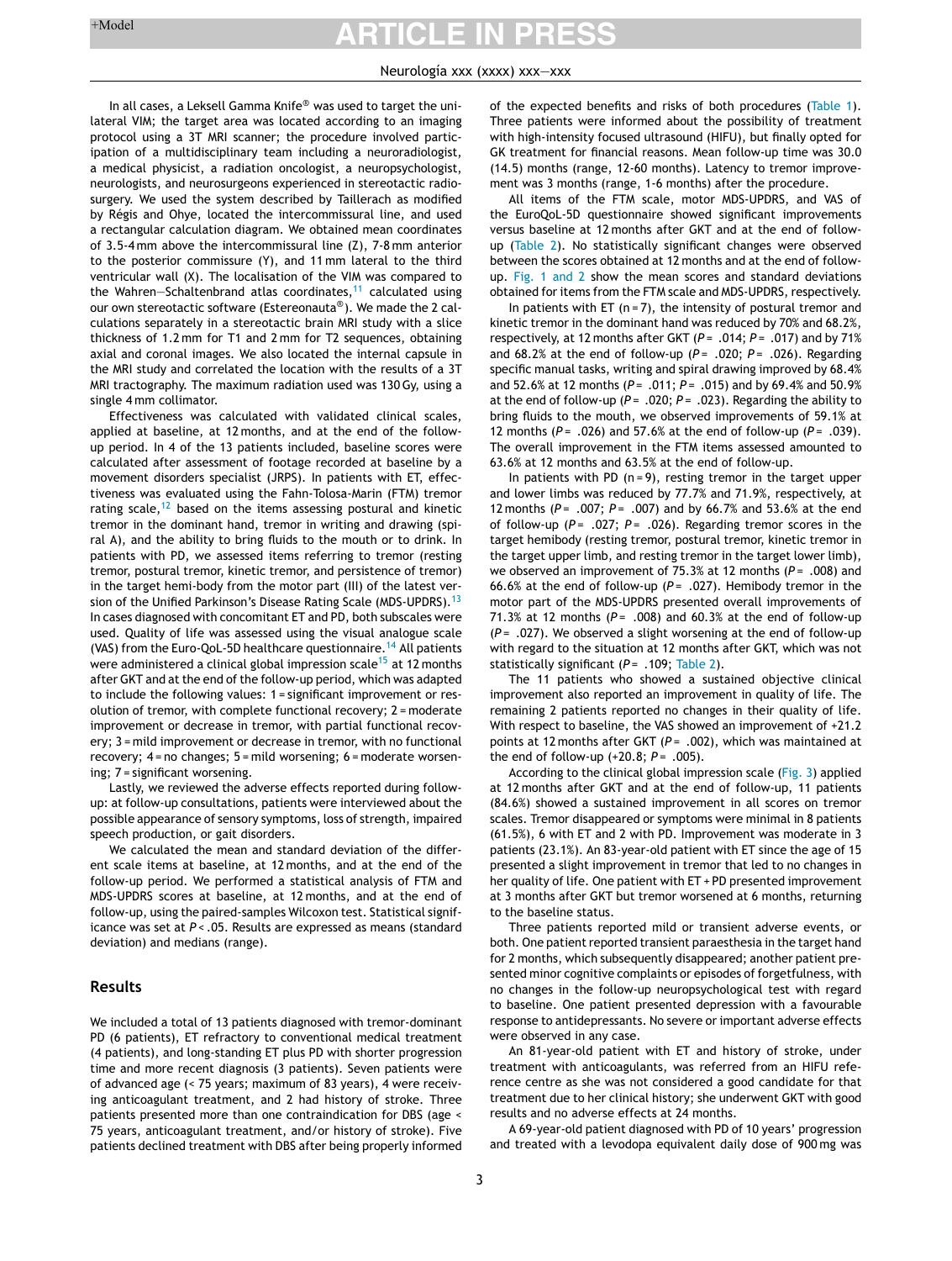### J.R. Pérez-Sánchez, R. Martínez-Álvarez, N.E. Martínez Moreno et al.

### <span id="page-3-0"></span>**Table 1** Clinical and demographic characteristics.

| rapie i comedi and demographic characteristics. |                |           |
|-------------------------------------------------|----------------|-----------|
| Total number of patients                        | 13             |           |
| Age, years (median, range)                      | 78             | $62 - 83$ |
| Sex                                             |                |           |
| Men                                             | 9              | 69%       |
| Women                                           | 4              | 31%       |
| Diagnosis                                       |                |           |
| ET                                              | 4              | 31%       |
| <b>PD</b>                                       | 6              | 46%       |
| $ET + PD$                                       | 3              | 23%       |
| ET progression time, years (median, range)      | 31             | $6 - 68$  |
| PD progression time, years (median, range)      | 9.5            | $3 - 11$  |
| Antitremor drugs used (median, range)           | 5              | $3 - 7$   |
| Levodopa equivalent dose, mg (median, range)    | 800            | 300-1000  |
| Target side                                     |                |           |
| Right VIM                                       | $\overline{4}$ | 31%       |
| Left VIM                                        | 9              | 69%       |
| Reasons for indicating GKT                      |                |           |
| Age $> 75$ years                                | 7              | 54%       |
| Anticoagulation                                 | 4              | 31%       |
| History of stroke                               | 2              | 15%       |
| Rejection of DBS                                | 5              | 38%       |
| Follow-up time in months (mean, SD)             | 30.0           | 14.5      |
|                                                 |                |           |

DBS: deep brain stimulation; ET: essential tremor; GKT: Gamma Knife® thalamotomy; PD: Parkinson's disease; SD: standard deviation; VIM: ventral intermediate nucleus.

|  |  |  |  |  | Table 2   FTM. MDS-UPDRS. and VAS scores at baseline. 12 months after GKT, and the end of follow-up. |
|--|--|--|--|--|------------------------------------------------------------------------------------------------------|
|--|--|--|--|--|------------------------------------------------------------------------------------------------------|

|                                                     | <b>Baseline</b> | 12 <sub>m</sub> | $P$ (B vs<br>$12 \text{ m}$ ) | End of follow-up | $P$ (B vs E) | P(12m)<br>vs E) |
|-----------------------------------------------------|-----------------|-----------------|-------------------------------|------------------|--------------|-----------------|
| Fahn-Tolosa-Marin tremor rating scale $(n = 7, ET)$ |                 |                 |                               |                  |              |                 |
| Postural tremor in<br>the dominant hand             | 2.86(0.69)      | 0.86(0.38)      | .014                          | 0.83(0.41)       | .02          | 1               |
| Kinetic tremor in<br>the dominant hand              | 3.14(0.90)      | 1.00(0.58)      | .017                          | 1.00(0.63)       | .026         | $\mathbf{1}$    |
| Writing                                             | 2.71(0.76)      | 0.86(0.69)      | .011                          | 0.83(0.75)       | .02          | $\mathbf{1}$    |
| Drawing (spiral A)                                  | 2.71(0.76)      | 1.29(0.76)      | .015                          | 1.33(0.52)       | .023         | .317            |
| <b>Drinking</b>                                     | 3.14(0.69)      | 1.29(0.95)      | .026                          | 1.33(0.82)       | .039         | .317            |
| Motor part of the MDS-UPDRS $(n = 9; PD)$           |                 |                 |                               |                  |              |                 |
| Resting tremor in<br>the target upper<br>limb       | 3.00(0.71)      | 0.67(0.71)      | .007                          | 1.00(1.00)       | .027         | .157            |
| Resting tremor in<br>the target lower<br>limb       | 2.78(0.83)      | 0.78(0.67)      | .007                          | 1.29(0.95)       | .026         | .083            |
| Tremor in the<br>target hemibody                    | 8.11(2.57)      | 2.00(1.73)      | .008                          | 2.71(2.43)       | .027         | .102            |
| Tremor in the<br>target hemi-<br>body + persistence | 10.44(2.96)     | 3.00(2.18)      | .008                          | 4.14(2.91)       | .027         | .109            |
| VAS (EuroQoL-5D)<br>$(n = 13)$                      | 59.23 (7.60)    | 80.38 (13.91)   | .002                          | 80.00 (15.49)    | .005         | .059            |

All values are expressed as mean (standard deviation). *P*-values are calculated with the paired-samples Wilcoxon test.

12 m: 12 months; B: baseline; E: end of study; ET: essential tremor; GKT: Gamma Knife® thalamotomy; PD: Parkinson's disease; VAS: visual analogue scale.

followed-up for 54 months after GKT; he showed no adverse effects, with a 76.9% decrease in tremor (from 13 to 3 points) in the target hemibody, according to MDS-UPDRS scores at the end of follow-up.

Regarding the findings of the follow-up MRI studies performed at 12 months, lesions were oval-shaped and their centres coincided with the target location in all follow-up studies. The mean vol-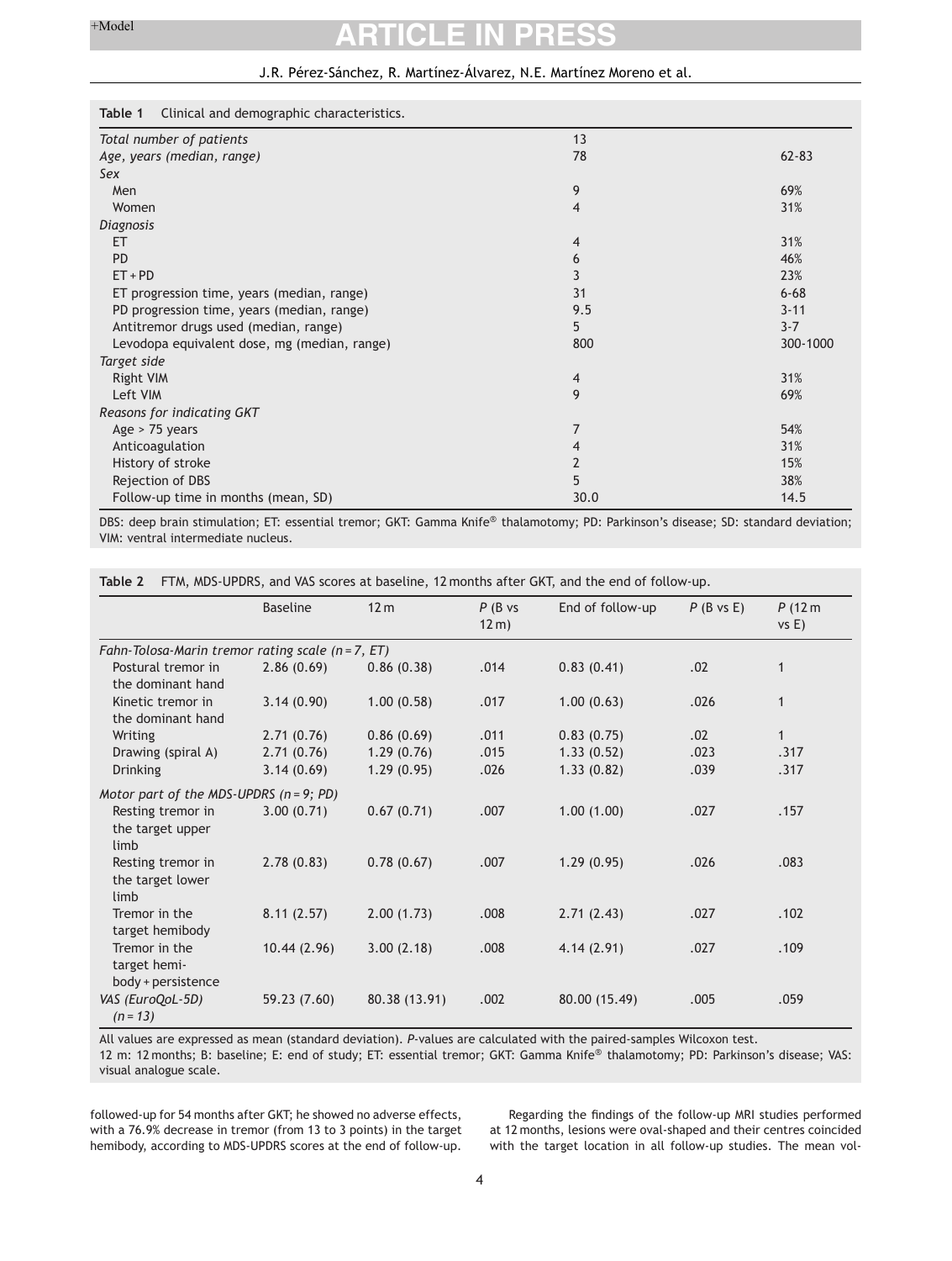#### Neurología xxx (xxxx) xxx—xxx

<span id="page-4-0"></span>

**Figure 1** Scores on the FTM scale at baseline, 12 months, and the end of follow-up. FTM: Fahn-Tolosa-Marin tremor rating scale.



#### TREMOR ITEMS ON THE MDS-UPDRS-III

**Figure 2** Scores on the motor part of the MDS-UPDRS for items assessing tremor in the target hemibody at baseline, 12 months, and the end of follow-up.

MDS-UPDRS-III: motor part of the latest version of the Unified Parkinson's Disease Rating Scale.

ume of T1-hypointense and T2-hyperintense tissue with contrast enhancement was 104 mm<sup>3</sup>, with a median of 91.5 mm<sup>3</sup> [\(Fig.](#page-5-0) 4).

### **Discussion**

We present the largest Spanish series of patients with ET and tremor-predominant PD treated with GKT, assessing effectiveness and safety over a mean follow-up period of 30 months.

GK stereotactic radiosurgery is an ablative, non-incisional, or minimally invasive procedure not requiring open cranial surgery, based on the precise irradiation of well-delimited brain volumes.<sup>[16](#page-6-0)</sup> Since the description of the technique by Leksell in the 1950s, it has been used in the treatment of brain tumours, arteriovenous malformations, epilepsy, and trigeminal neuralgia. Since the first GK thalamotomy of a patient with ET in 1992,  $17$  34 articles including 1389 patients with tremor treated with GK have been published, $8$ with 3 prospective studies being noteworthy. $18-20$  No randomised clinical trial has been performed. Approximately 82% of patients treated with GKT due to tremor present a clinical improvement<sup>8</sup>; this is consistent with the results obtained in our series (84.6%). Furthermore, the decrease in tremor observed in our series at 12 months after GKT, 63.3% in patients with ET and 71.3% in patients with PD, is consistent with those reported in other studies.  $21,22$  Furthermore, we observed sustained effectiveness in reducing tremor both in ET and in PD, which was comparable to that observed at 24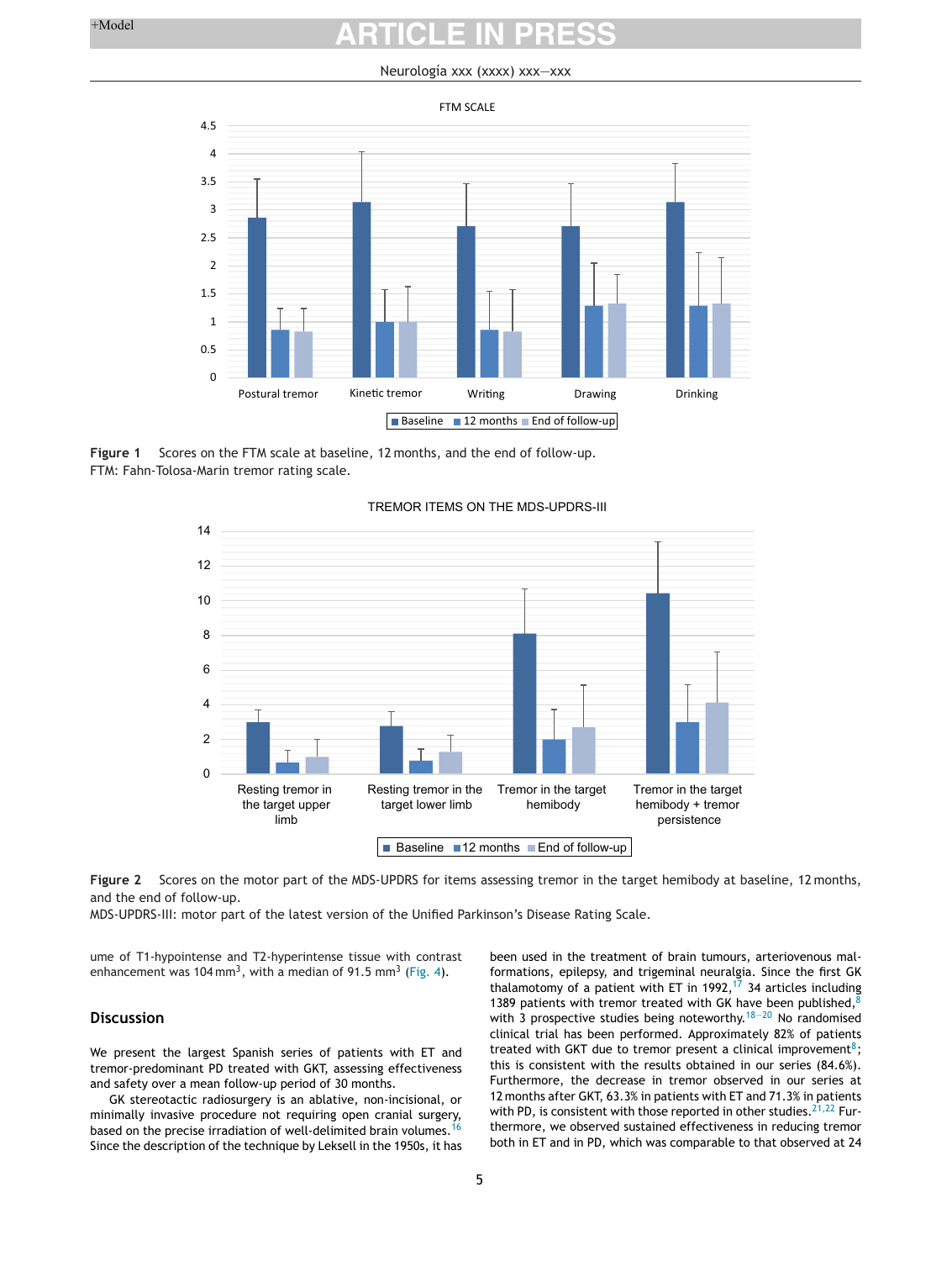# <span id="page-5-0"></span>**ARTICLE IN PRESS**

#### J.R. Pérez-Sánchez, R. Martínez-Álvarez, N.E. Martínez Moreno et al.

#### GLOBAL IMPRESSION OF CHANGE SCALE



**Figure 3** Clinical Global Impressions-Change scale scores at the end of follow-up.

Values refer to the number of patients presenting the same score on the Clinical Global Impressions-Change scale.



**Figure 4** Brain magnetic resonance imaging (MRI) follow-up at 12 months. Axial, coronal, and sagittal T1-weighted sequences. Hypointense, oval-shaped, millimetric lesion showing contrast uptake.

months in the study by Ohye et al.<sup>[19](#page-6-0)</sup> In the case of patients with PD, we observed a slight worsening in parkinsonian tremor at the end of follow-up with respect to the situation at 12 months; while this difference was not statistically significant, it may reveal a tendency towards reduced effectiveness of the ablative treatment in the long term, or progression of the disease.

Series with larger patient samples describe complications in 1.6% to 16.7% of cases. $8\overline{)}$  The most severe complications are loss of strength in the side contralateral to the lesion, dysarthria, and dysphagia. When the first GKT procedures were performed, the rate of complications was very high, and high-dose radiation (from 150Gy) was determined to be unnecessarily toxic.<sup>[23,24](#page-7-0)</sup> Thanks to the learning curve, tested protocols have been established for small-volume surgery in healthy tissue, such as the VIM in patients with ET, with doses between 90 and 130Gy. Two cases of thalamic haemorrhage have been described (out of 1389 reported procedures; 0.14%), one at 14 months $^{20}$  and the other at 90 months in an 85-year-old patient receiving anticoagulants. $25$  In our series, we observed no such complications, despite including patients of advanced age, receiving anticoagulants, and with history of stroke. The use of doses no higher than 130Gy and our centre's experience in treatment with GK are relevant factors contributing to the level of safety observed.

The current level of evidence on stereotactic radiosurgery with GK in the treatment of tremor refractory to pharmacological treatment is class  $IV.8,18,19$  $IV.8,18,19$ 

The limitations of our study include its retrospective design, the small patient sample, and the lack of blinding of clinical assessments. We are also unable to rule out future late-onset complications, which have very exceptionally been reported in the literature. A retrospective study of 28 patients with ET with a median follow-up time of 54 (range, 37-152) months reported no late-onset complications[.22](#page-7-0) The radiation dose used in that study was 130-150Gy. In our hospital, radiation never exceeds 130Gy.

Few studies have directly compared GK and other neurosurgical techniques in the treatment of  $ET<sup>26-28</sup>$  In conclusion, in neurosurgical treatment of ET, DBS of the VIM is a non-lesional, reversible, incisional technique, frequently requiring bilateral craniotomy. In contrast, thalamotomy of the VIM using GK, radiofrequency, and more recently HIFU are ablative, non-incisional, unilateral techniques; very limited experience is available regarding their bilateral performance, given the potential risks of bilateral thalamotomy.<sup>[29](#page-7-0)</sup> DBS is considered the first-line neurosurgical treatment option for ET considering its demonstrated effectiveness in reducing tremor bilaterally, assuming known risks such as cerebral haemorrhage (in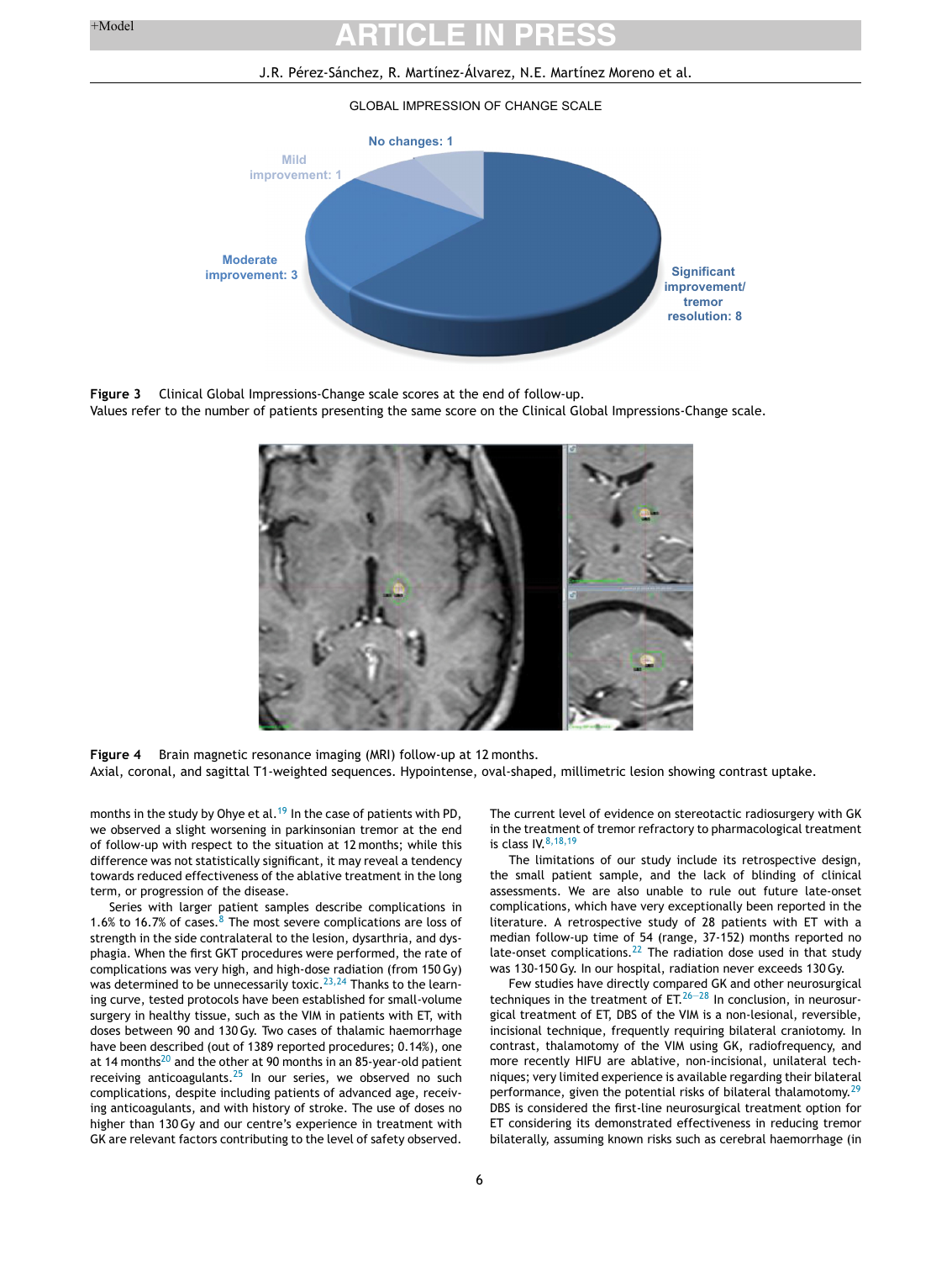#### Neurología xxx (xxxx) xxx—xxx

<span id="page-6-0"></span>0.5%-1.5% of patients) and infection of the surgical wound (1.7%- 5.4%).<sup>27</sup> A similar decrease in tremor has been observed using HIFU, GK, and radiofrequency in unilateral thalamotomy, $^{27}$  with a higher level of evidence at 12 months for HIFU than for GK and radiofrequency, as randomised clinical trials have been conducted for the former technique.<sup>30,31</sup> A recent meta-analysis<sup>[32](#page-7-0)</sup> on unilateral thalamotomy of the VIM to treat ET reports rates of severe permanent adverse effects such as hemiparesis in patients undergoing radiofrequency (9.3%), GK (1.8%), and HIFU (1.2%). In prospective studies, a total of 18.7% of patients presented permanent adverse reactions, most of which were mild (paraesthesias). One study revealed that targeting the cerebellothalamic tract may be an effective approach with a lower rate of adverse effects in patients undergoing HIFU.<sup>[33](#page-7-0)</sup>

The advantages of HIFU over GK are the intraoperative control possible and the immediate symptom improvement, whereas with GK, such control is not possible and improvements occur later (at 3-6 months). The advantages of GK over HIFU are the lower cost, the lack of a need for a transcranial window (HIFU requires a minimum skull thickness) or hair shaving, and the possibility of performing the procedure without suspending anticoagulation. Furthermore, the mechanism of GK is believed to involve not only the lesion but also a neuromodulation area surrounding the necrotic core and subnecrotic area; this, together with the absence of an acute lesion, may explain the lower frequency of such adverse effects as ataxia or paraesthesias than with other techniques.  $24,27,32$ Regarding long-term evidence, some retrospective studies indicate sustained effectiveness and safety with  $GK^{22,34-36}$ ; less evidence is available for HIFU due to its recent appearance.  $37$  In elderly patients with comorbidities and receiving anticoagulation, the safety profile would favour  $GK^{27,32}$ ; this is reflected in our series.

A comparative cost-effectiveness analysis of DBS, HIFU, and GK in the treatment of  $ET^{28}$  revealed no significant differences in the projected cost of HIFU with regard to GK; cost-effectiveness results favoured HIFU over DBS and GK. However, the results of this study are difficult to extrapolate to our setting.

Indication of GKT in patients with PD is more controversial, as PD is a neurodegenerative disease that progresses bilaterally and axially, and thalamotomy does not improve bradykinesia or gait.<sup>19</sup> Therefore, we should mention that GKT should be indicated for patients with asymmetric tremor-predominant PD refractory to antiparkinsonian drugs at optimal doses, with or without motor complications, and presenting mild bradykinesia, as well as in cases of contraindication or rejection of DBS. Given the phenotypic heterogeneity of PD, current research is focusing on other therapeutic targets for non-incisional stereotactic surgery, such as the subtha-lamic nucleus<sup>38,39</sup> and the internal globus pallidus.<sup>[40](#page-7-0)</sup>

### **Conclusions**

Our findings and the literature lead us to conclude that Gamma Knife® stereotactic radiosurgery performed unilaterally on the VIM at doses of 130Gy at experienced centres presents sustained effectiveness and safety for refractory ET and PD-associated tremor, even in patients of advanced age, receiving anticoagulation, or with history of stroke, which are contraindications for DBS.

Randomised studies are needed to confirm the effectiveness and safety of GKT in patients with refractory ET and PD-associated tremor, as well as comparative studies to assess the effectiveness, safety, and cost of DBS, HIFU, and GKT.

## **Funding**

This study has received no private or public funding of any kind.

### **Conflicts of interest**

The authors have no conflicts of interest to declare.

## **References**

- 1. [Benito-León](http://refhub.elsevier.com/S2173-5808(22)00023-2/sbref0005) [J,](http://refhub.elsevier.com/S2173-5808(22)00023-2/sbref0005) [Bermejo-Pareja](http://refhub.elsevier.com/S2173-5808(22)00023-2/sbref0005) [F,](http://refhub.elsevier.com/S2173-5808(22)00023-2/sbref0005) [Morales-González](http://refhub.elsevier.com/S2173-5808(22)00023-2/sbref0005) [JM,](http://refhub.elsevier.com/S2173-5808(22)00023-2/sbref0005) [Porta-](http://refhub.elsevier.com/S2173-5808(22)00023-2/sbref0005)[Etessam](http://refhub.elsevier.com/S2173-5808(22)00023-2/sbref0005) [J,](http://refhub.elsevier.com/S2173-5808(22)00023-2/sbref0005) [Trincado](http://refhub.elsevier.com/S2173-5808(22)00023-2/sbref0005) [R,](http://refhub.elsevier.com/S2173-5808(22)00023-2/sbref0005) [Vega](http://refhub.elsevier.com/S2173-5808(22)00023-2/sbref0005) [S,](http://refhub.elsevier.com/S2173-5808(22)00023-2/sbref0005) [et](http://refhub.elsevier.com/S2173-5808(22)00023-2/sbref0005) [al.](http://refhub.elsevier.com/S2173-5808(22)00023-2/sbref0005) [Incidence](http://refhub.elsevier.com/S2173-5808(22)00023-2/sbref0005) [of](http://refhub.elsevier.com/S2173-5808(22)00023-2/sbref0005) [Parkinson](http://refhub.elsevier.com/S2173-5808(22)00023-2/sbref0005) [disease](http://refhub.elsevier.com/S2173-5808(22)00023-2/sbref0005) [and](http://refhub.elsevier.com/S2173-5808(22)00023-2/sbref0005) [parkinsonism](http://refhub.elsevier.com/S2173-5808(22)00023-2/sbref0005) [in](http://refhub.elsevier.com/S2173-5808(22)00023-2/sbref0005) [three](http://refhub.elsevier.com/S2173-5808(22)00023-2/sbref0005) [elderly](http://refhub.elsevier.com/S2173-5808(22)00023-2/sbref0005) [populations](http://refhub.elsevier.com/S2173-5808(22)00023-2/sbref0005) [of](http://refhub.elsevier.com/S2173-5808(22)00023-2/sbref0005) [central](http://refhub.elsevier.com/S2173-5808(22)00023-2/sbref0005) [Spain.](http://refhub.elsevier.com/S2173-5808(22)00023-2/sbref0005) [Neurology.](http://refhub.elsevier.com/S2173-5808(22)00023-2/sbref0005) [2004;62:734—41.](http://refhub.elsevier.com/S2173-5808(22)00023-2/sbref0005)
- 2. [Louis](http://refhub.elsevier.com/S2173-5808(22)00023-2/sbref0010) [ED,](http://refhub.elsevier.com/S2173-5808(22)00023-2/sbref0010) [Jurewicz](http://refhub.elsevier.com/S2173-5808(22)00023-2/sbref0010) [EC,](http://refhub.elsevier.com/S2173-5808(22)00023-2/sbref0010) [Watner](http://refhub.elsevier.com/S2173-5808(22)00023-2/sbref0010) [D.](http://refhub.elsevier.com/S2173-5808(22)00023-2/sbref0010) [Community-based](http://refhub.elsevier.com/S2173-5808(22)00023-2/sbref0010) [data](http://refhub.elsevier.com/S2173-5808(22)00023-2/sbref0010) [on](http://refhub.elsevier.com/S2173-5808(22)00023-2/sbref0010) [associations](http://refhub.elsevier.com/S2173-5808(22)00023-2/sbref0010) [of](http://refhub.elsevier.com/S2173-5808(22)00023-2/sbref0010) [disease](http://refhub.elsevier.com/S2173-5808(22)00023-2/sbref0010) [duration](http://refhub.elsevier.com/S2173-5808(22)00023-2/sbref0010) [and](http://refhub.elsevier.com/S2173-5808(22)00023-2/sbref0010) [age](http://refhub.elsevier.com/S2173-5808(22)00023-2/sbref0010) [with](http://refhub.elsevier.com/S2173-5808(22)00023-2/sbref0010) [severity](http://refhub.elsevier.com/S2173-5808(22)00023-2/sbref0010) [of](http://refhub.elsevier.com/S2173-5808(22)00023-2/sbref0010) [essential](http://refhub.elsevier.com/S2173-5808(22)00023-2/sbref0010) [tremor:](http://refhub.elsevier.com/S2173-5808(22)00023-2/sbref0010) [implications](http://refhub.elsevier.com/S2173-5808(22)00023-2/sbref0010) [for](http://refhub.elsevier.com/S2173-5808(22)00023-2/sbref0010) [disease](http://refhub.elsevier.com/S2173-5808(22)00023-2/sbref0010) [pathophysiology.](http://refhub.elsevier.com/S2173-5808(22)00023-2/sbref0010) [Mov](http://refhub.elsevier.com/S2173-5808(22)00023-2/sbref0010) [Disord.](http://refhub.elsevier.com/S2173-5808(22)00023-2/sbref0010) [2003;18:90—3.](http://refhub.elsevier.com/S2173-5808(22)00023-2/sbref0010)
- 3. [Benito-León](http://refhub.elsevier.com/S2173-5808(22)00023-2/sbref0015) [J.](http://refhub.elsevier.com/S2173-5808(22)00023-2/sbref0015) [How](http://refhub.elsevier.com/S2173-5808(22)00023-2/sbref0015) [common](http://refhub.elsevier.com/S2173-5808(22)00023-2/sbref0015) [is](http://refhub.elsevier.com/S2173-5808(22)00023-2/sbref0015) [essential](http://refhub.elsevier.com/S2173-5808(22)00023-2/sbref0015) [tremor?](http://refhub.elsevier.com/S2173-5808(22)00023-2/sbref0015) [Neuroepidemi](http://refhub.elsevier.com/S2173-5808(22)00023-2/sbref0015)[ology.](http://refhub.elsevier.com/S2173-5808(22)00023-2/sbref0015) [2009;32:215](http://refhub.elsevier.com/S2173-5808(22)00023-2/sbref0015)—[6.](http://refhub.elsevier.com/S2173-5808(22)00023-2/sbref0015)
- 4. [Flora](http://refhub.elsevier.com/S2173-5808(22)00023-2/sbref0020) [Della](http://refhub.elsevier.com/S2173-5808(22)00023-2/sbref0020) [E,](http://refhub.elsevier.com/S2173-5808(22)00023-2/sbref0020) [Perera](http://refhub.elsevier.com/S2173-5808(22)00023-2/sbref0020) [CL,](http://refhub.elsevier.com/S2173-5808(22)00023-2/sbref0020) [Cameron](http://refhub.elsevier.com/S2173-5808(22)00023-2/sbref0020) [AL,](http://refhub.elsevier.com/S2173-5808(22)00023-2/sbref0020) [Maddern](http://refhub.elsevier.com/S2173-5808(22)00023-2/sbref0020) [GJ.](http://refhub.elsevier.com/S2173-5808(22)00023-2/sbref0020) [Deep](http://refhub.elsevier.com/S2173-5808(22)00023-2/sbref0020) [brain](http://refhub.elsevier.com/S2173-5808(22)00023-2/sbref0020) [stimulation](http://refhub.elsevier.com/S2173-5808(22)00023-2/sbref0020) [for](http://refhub.elsevier.com/S2173-5808(22)00023-2/sbref0020) [essential](http://refhub.elsevier.com/S2173-5808(22)00023-2/sbref0020) [tremor:](http://refhub.elsevier.com/S2173-5808(22)00023-2/sbref0020) [a](http://refhub.elsevier.com/S2173-5808(22)00023-2/sbref0020) [systematic](http://refhub.elsevier.com/S2173-5808(22)00023-2/sbref0020) [review.](http://refhub.elsevier.com/S2173-5808(22)00023-2/sbref0020) [Mov](http://refhub.elsevier.com/S2173-5808(22)00023-2/sbref0020) [Dis](http://refhub.elsevier.com/S2173-5808(22)00023-2/sbref0020)[ord.](http://refhub.elsevier.com/S2173-5808(22)00023-2/sbref0020) [2010;25:1550—9.](http://refhub.elsevier.com/S2173-5808(22)00023-2/sbref0020)
- 5. [Diamond](http://refhub.elsevier.com/S2173-5808(22)00023-2/sbref0025) [A,](http://refhub.elsevier.com/S2173-5808(22)00023-2/sbref0025) [Shahed](http://refhub.elsevier.com/S2173-5808(22)00023-2/sbref0025) [J,](http://refhub.elsevier.com/S2173-5808(22)00023-2/sbref0025) [Jankovic](http://refhub.elsevier.com/S2173-5808(22)00023-2/sbref0025) [J.](http://refhub.elsevier.com/S2173-5808(22)00023-2/sbref0025) [The](http://refhub.elsevier.com/S2173-5808(22)00023-2/sbref0025) [effects](http://refhub.elsevier.com/S2173-5808(22)00023-2/sbref0025) [of](http://refhub.elsevier.com/S2173-5808(22)00023-2/sbref0025) [subthalamic](http://refhub.elsevier.com/S2173-5808(22)00023-2/sbref0025) [nucleus](http://refhub.elsevier.com/S2173-5808(22)00023-2/sbref0025) [deep](http://refhub.elsevier.com/S2173-5808(22)00023-2/sbref0025) [brain](http://refhub.elsevier.com/S2173-5808(22)00023-2/sbref0025) [stimulation](http://refhub.elsevier.com/S2173-5808(22)00023-2/sbref0025) [on](http://refhub.elsevier.com/S2173-5808(22)00023-2/sbref0025) [parkinsonian](http://refhub.elsevier.com/S2173-5808(22)00023-2/sbref0025) [tremor.](http://refhub.elsevier.com/S2173-5808(22)00023-2/sbref0025) [J](http://refhub.elsevier.com/S2173-5808(22)00023-2/sbref0025) [Neurol](http://refhub.elsevier.com/S2173-5808(22)00023-2/sbref0025) [Sci.](http://refhub.elsevier.com/S2173-5808(22)00023-2/sbref0025) [2007;260\(1](http://refhub.elsevier.com/S2173-5808(22)00023-2/sbref0025)—[2\):199](http://refhub.elsevier.com/S2173-5808(22)00023-2/sbref0025)—[203.](http://refhub.elsevier.com/S2173-5808(22)00023-2/sbref0025)
- 6. Higuchi Y, Matsuda S, Serizawa T. Gamma knife radiosurgery in movement disorders: Indications and limitations. Mov Disord. 2017;32:28—35, [http://dx.doi.org/10.1002/mds.26625](dx.doi.org/10.1002/mds.26625).
- 7. [Elble](http://refhub.elsevier.com/S2173-5808(22)00023-2/sbref0035) [RJ,](http://refhub.elsevier.com/S2173-5808(22)00023-2/sbref0035) [Shih](http://refhub.elsevier.com/S2173-5808(22)00023-2/sbref0035) [L,](http://refhub.elsevier.com/S2173-5808(22)00023-2/sbref0035) [Cozzens](http://refhub.elsevier.com/S2173-5808(22)00023-2/sbref0035) [JW.](http://refhub.elsevier.com/S2173-5808(22)00023-2/sbref0035) [Surgical](http://refhub.elsevier.com/S2173-5808(22)00023-2/sbref0035) [treatments](http://refhub.elsevier.com/S2173-5808(22)00023-2/sbref0035) [for](http://refhub.elsevier.com/S2173-5808(22)00023-2/sbref0035) [essential](http://refhub.elsevier.com/S2173-5808(22)00023-2/sbref0035) [tremor.](http://refhub.elsevier.com/S2173-5808(22)00023-2/sbref0035) [Expert](http://refhub.elsevier.com/S2173-5808(22)00023-2/sbref0035) [Rev](http://refhub.elsevier.com/S2173-5808(22)00023-2/sbref0035) [Neurother.](http://refhub.elsevier.com/S2173-5808(22)00023-2/sbref0035) [2018;18:303—21.](http://refhub.elsevier.com/S2173-5808(22)00023-2/sbref0035)
- 8. [Martínez-Moreno](http://refhub.elsevier.com/S2173-5808(22)00023-2/sbref0040) [NE,](http://refhub.elsevier.com/S2173-5808(22)00023-2/sbref0040) [Sahgal](http://refhub.elsevier.com/S2173-5808(22)00023-2/sbref0040) [A,](http://refhub.elsevier.com/S2173-5808(22)00023-2/sbref0040) [De](http://refhub.elsevier.com/S2173-5808(22)00023-2/sbref0040) [Salles](http://refhub.elsevier.com/S2173-5808(22)00023-2/sbref0040) [A,](http://refhub.elsevier.com/S2173-5808(22)00023-2/sbref0040) [Hayashi](http://refhub.elsevier.com/S2173-5808(22)00023-2/sbref0040) [M,](http://refhub.elsevier.com/S2173-5808(22)00023-2/sbref0040) [Levivier](http://refhub.elsevier.com/S2173-5808(22)00023-2/sbref0040) [M,](http://refhub.elsevier.com/S2173-5808(22)00023-2/sbref0040) [Ma](http://refhub.elsevier.com/S2173-5808(22)00023-2/sbref0040) [L,](http://refhub.elsevier.com/S2173-5808(22)00023-2/sbref0040) [et](http://refhub.elsevier.com/S2173-5808(22)00023-2/sbref0040) [al.](http://refhub.elsevier.com/S2173-5808(22)00023-2/sbref0040) [Stereotactic](http://refhub.elsevier.com/S2173-5808(22)00023-2/sbref0040) [radiosurgery](http://refhub.elsevier.com/S2173-5808(22)00023-2/sbref0040) [for](http://refhub.elsevier.com/S2173-5808(22)00023-2/sbref0040) [tremor:](http://refhub.elsevier.com/S2173-5808(22)00023-2/sbref0040) [systematic](http://refhub.elsevier.com/S2173-5808(22)00023-2/sbref0040) [review.](http://refhub.elsevier.com/S2173-5808(22)00023-2/sbref0040) [J](http://refhub.elsevier.com/S2173-5808(22)00023-2/sbref0040) [Neurosurg.](http://refhub.elsevier.com/S2173-5808(22)00023-2/sbref0040) [2019;130:589—600.](http://refhub.elsevier.com/S2173-5808(22)00023-2/sbref0040)
- 9. [Hughes](http://refhub.elsevier.com/S2173-5808(22)00023-2/sbref0045) [AJ,](http://refhub.elsevier.com/S2173-5808(22)00023-2/sbref0045) [Daniel](http://refhub.elsevier.com/S2173-5808(22)00023-2/sbref0045) [SE,](http://refhub.elsevier.com/S2173-5808(22)00023-2/sbref0045) [Kilford](http://refhub.elsevier.com/S2173-5808(22)00023-2/sbref0045) [L,](http://refhub.elsevier.com/S2173-5808(22)00023-2/sbref0045) [Lees](http://refhub.elsevier.com/S2173-5808(22)00023-2/sbref0045) [AJ.](http://refhub.elsevier.com/S2173-5808(22)00023-2/sbref0045) [Accuracy](http://refhub.elsevier.com/S2173-5808(22)00023-2/sbref0045) [of](http://refhub.elsevier.com/S2173-5808(22)00023-2/sbref0045) [clinical](http://refhub.elsevier.com/S2173-5808(22)00023-2/sbref0045) [diagnosis](http://refhub.elsevier.com/S2173-5808(22)00023-2/sbref0045) [of](http://refhub.elsevier.com/S2173-5808(22)00023-2/sbref0045) [idiopathic](http://refhub.elsevier.com/S2173-5808(22)00023-2/sbref0045) [Parkinson's](http://refhub.elsevier.com/S2173-5808(22)00023-2/sbref0045) [disease:](http://refhub.elsevier.com/S2173-5808(22)00023-2/sbref0045) [a](http://refhub.elsevier.com/S2173-5808(22)00023-2/sbref0045) [clinico](http://refhub.elsevier.com/S2173-5808(22)00023-2/sbref0045)[pathological](http://refhub.elsevier.com/S2173-5808(22)00023-2/sbref0045) [study](http://refhub.elsevier.com/S2173-5808(22)00023-2/sbref0045) [of](http://refhub.elsevier.com/S2173-5808(22)00023-2/sbref0045) [100](http://refhub.elsevier.com/S2173-5808(22)00023-2/sbref0045) [cases.](http://refhub.elsevier.com/S2173-5808(22)00023-2/sbref0045) [J](http://refhub.elsevier.com/S2173-5808(22)00023-2/sbref0045) [Neurol](http://refhub.elsevier.com/S2173-5808(22)00023-2/sbref0045) [Neurosurg](http://refhub.elsevier.com/S2173-5808(22)00023-2/sbref0045) [Psychiatry.](http://refhub.elsevier.com/S2173-5808(22)00023-2/sbref0045) [1992;55:181—4.](http://refhub.elsevier.com/S2173-5808(22)00023-2/sbref0045)
- 10. [Chouinard](http://refhub.elsevier.com/S2173-5808(22)00023-2/sbref0050) [S,](http://refhub.elsevier.com/S2173-5808(22)00023-2/sbref0050) [Louis](http://refhub.elsevier.com/S2173-5808(22)00023-2/sbref0050) [ED,](http://refhub.elsevier.com/S2173-5808(22)00023-2/sbref0050) [Fahn](http://refhub.elsevier.com/S2173-5808(22)00023-2/sbref0050) [S.](http://refhub.elsevier.com/S2173-5808(22)00023-2/sbref0050) [Agreement](http://refhub.elsevier.com/S2173-5808(22)00023-2/sbref0050) [among](http://refhub.elsevier.com/S2173-5808(22)00023-2/sbref0050) [movement](http://refhub.elsevier.com/S2173-5808(22)00023-2/sbref0050) [disorder](http://refhub.elsevier.com/S2173-5808(22)00023-2/sbref0050) [specialists](http://refhub.elsevier.com/S2173-5808(22)00023-2/sbref0050) [on](http://refhub.elsevier.com/S2173-5808(22)00023-2/sbref0050) [the](http://refhub.elsevier.com/S2173-5808(22)00023-2/sbref0050) [clinical](http://refhub.elsevier.com/S2173-5808(22)00023-2/sbref0050) [diagnosis](http://refhub.elsevier.com/S2173-5808(22)00023-2/sbref0050) [of](http://refhub.elsevier.com/S2173-5808(22)00023-2/sbref0050) [essential](http://refhub.elsevier.com/S2173-5808(22)00023-2/sbref0050) [tremor.](http://refhub.elsevier.com/S2173-5808(22)00023-2/sbref0050) [Mov](http://refhub.elsevier.com/S2173-5808(22)00023-2/sbref0050) [Disord.](http://refhub.elsevier.com/S2173-5808(22)00023-2/sbref0050) [1997;12:973—6.](http://refhub.elsevier.com/S2173-5808(22)00023-2/sbref0050)
- 11. [Hassler](http://refhub.elsevier.com/S2173-5808(22)00023-2/sbref0055) [R.](http://refhub.elsevier.com/S2173-5808(22)00023-2/sbref0055) [Architectonic](http://refhub.elsevier.com/S2173-5808(22)00023-2/sbref0055) [organization](http://refhub.elsevier.com/S2173-5808(22)00023-2/sbref0055) [of](http://refhub.elsevier.com/S2173-5808(22)00023-2/sbref0055) [the](http://refhub.elsevier.com/S2173-5808(22)00023-2/sbref0055) [thalamic](http://refhub.elsevier.com/S2173-5808(22)00023-2/sbref0055) [nuclei.](http://refhub.elsevier.com/S2173-5808(22)00023-2/sbref0055) [In:](http://refhub.elsevier.com/S2173-5808(22)00023-2/sbref0055) [Wahren](http://refhub.elsevier.com/S2173-5808(22)00023-2/sbref0055) [W,](http://refhub.elsevier.com/S2173-5808(22)00023-2/sbref0055) [Schaltenbrand](http://refhub.elsevier.com/S2173-5808(22)00023-2/sbref0055) [G,](http://refhub.elsevier.com/S2173-5808(22)00023-2/sbref0055) [editors.](http://refhub.elsevier.com/S2173-5808(22)00023-2/sbref0055) [Atlas](http://refhub.elsevier.com/S2173-5808(22)00023-2/sbref0055) [for](http://refhub.elsevier.com/S2173-5808(22)00023-2/sbref0055) [Stereotaxy](http://refhub.elsevier.com/S2173-5808(22)00023-2/sbref0055) [of](http://refhub.elsevier.com/S2173-5808(22)00023-2/sbref0055) [the](http://refhub.elsevier.com/S2173-5808(22)00023-2/sbref0055) [Human](http://refhub.elsevier.com/S2173-5808(22)00023-2/sbref0055) [Brain.](http://refhub.elsevier.com/S2173-5808(22)00023-2/sbref0055) [Stuttgart:](http://refhub.elsevier.com/S2173-5808(22)00023-2/sbref0055) [Thieme;](http://refhub.elsevier.com/S2173-5808(22)00023-2/sbref0055) [1977.](http://refhub.elsevier.com/S2173-5808(22)00023-2/sbref0055) [p.](http://refhub.elsevier.com/S2173-5808(22)00023-2/sbref0055) [140](http://refhub.elsevier.com/S2173-5808(22)00023-2/sbref0055)—[80.](http://refhub.elsevier.com/S2173-5808(22)00023-2/sbref0055)
- 12. [Fahn](http://refhub.elsevier.com/S2173-5808(22)00023-2/sbref0060) [S,](http://refhub.elsevier.com/S2173-5808(22)00023-2/sbref0060) [Tolosa](http://refhub.elsevier.com/S2173-5808(22)00023-2/sbref0060) [E,](http://refhub.elsevier.com/S2173-5808(22)00023-2/sbref0060) [Marin](http://refhub.elsevier.com/S2173-5808(22)00023-2/sbref0060) [C.](http://refhub.elsevier.com/S2173-5808(22)00023-2/sbref0060) [Clinical](http://refhub.elsevier.com/S2173-5808(22)00023-2/sbref0060) [rating](http://refhub.elsevier.com/S2173-5808(22)00023-2/sbref0060) [scale](http://refhub.elsevier.com/S2173-5808(22)00023-2/sbref0060) [for](http://refhub.elsevier.com/S2173-5808(22)00023-2/sbref0060) [tremor.](http://refhub.elsevier.com/S2173-5808(22)00023-2/sbref0060) [In:](http://refhub.elsevier.com/S2173-5808(22)00023-2/sbref0060) [Parkinson](http://refhub.elsevier.com/S2173-5808(22)00023-2/sbref0060) [Disease](http://refhub.elsevier.com/S2173-5808(22)00023-2/sbref0060) [and](http://refhub.elsevier.com/S2173-5808(22)00023-2/sbref0060) [Movment](http://refhub.elsevier.com/S2173-5808(22)00023-2/sbref0060) [Disorders.](http://refhub.elsevier.com/S2173-5808(22)00023-2/sbref0060) [Baltimore,](http://refhub.elsevier.com/S2173-5808(22)00023-2/sbref0060) [MD:](http://refhub.elsevier.com/S2173-5808(22)00023-2/sbref0060) [Williams](http://refhub.elsevier.com/S2173-5808(22)00023-2/sbref0060) [&Wilkins;](http://refhub.elsevier.com/S2173-5808(22)00023-2/sbref0060) [1993.](http://refhub.elsevier.com/S2173-5808(22)00023-2/sbref0060) [p.](http://refhub.elsevier.com/S2173-5808(22)00023-2/sbref0060) [271](http://refhub.elsevier.com/S2173-5808(22)00023-2/sbref0060)—[80.](http://refhub.elsevier.com/S2173-5808(22)00023-2/sbref0060)
- 13. [Goetz](http://refhub.elsevier.com/S2173-5808(22)00023-2/sbref0065) [CG,](http://refhub.elsevier.com/S2173-5808(22)00023-2/sbref0065) [Tilley](http://refhub.elsevier.com/S2173-5808(22)00023-2/sbref0065) [BC,](http://refhub.elsevier.com/S2173-5808(22)00023-2/sbref0065) [Shaftman](http://refhub.elsevier.com/S2173-5808(22)00023-2/sbref0065) [SR,](http://refhub.elsevier.com/S2173-5808(22)00023-2/sbref0065) [Stebbins](http://refhub.elsevier.com/S2173-5808(22)00023-2/sbref0065) [GT,](http://refhub.elsevier.com/S2173-5808(22)00023-2/sbref0065) [Fahn](http://refhub.elsevier.com/S2173-5808(22)00023-2/sbref0065) [S,](http://refhub.elsevier.com/S2173-5808(22)00023-2/sbref0065) [Martinez-Martin](http://refhub.elsevier.com/S2173-5808(22)00023-2/sbref0065) [P,](http://refhub.elsevier.com/S2173-5808(22)00023-2/sbref0065) [et](http://refhub.elsevier.com/S2173-5808(22)00023-2/sbref0065) [al.](http://refhub.elsevier.com/S2173-5808(22)00023-2/sbref0065) [Movement](http://refhub.elsevier.com/S2173-5808(22)00023-2/sbref0065) [Disorder](http://refhub.elsevier.com/S2173-5808(22)00023-2/sbref0065) [Society-Sponsored](http://refhub.elsevier.com/S2173-5808(22)00023-2/sbref0065) [Revision](http://refhub.elsevier.com/S2173-5808(22)00023-2/sbref0065) [of](http://refhub.elsevier.com/S2173-5808(22)00023-2/sbref0065) [the](http://refhub.elsevier.com/S2173-5808(22)00023-2/sbref0065) [Unified](http://refhub.elsevier.com/S2173-5808(22)00023-2/sbref0065) [Parkinson's](http://refhub.elsevier.com/S2173-5808(22)00023-2/sbref0065) [Disease](http://refhub.elsevier.com/S2173-5808(22)00023-2/sbref0065) [Rating](http://refhub.elsevier.com/S2173-5808(22)00023-2/sbref0065) [Scale](http://refhub.elsevier.com/S2173-5808(22)00023-2/sbref0065) [\(MDS-](http://refhub.elsevier.com/S2173-5808(22)00023-2/sbref0065)[UPDRS\):](http://refhub.elsevier.com/S2173-5808(22)00023-2/sbref0065) [Scale](http://refhub.elsevier.com/S2173-5808(22)00023-2/sbref0065) [presentation](http://refhub.elsevier.com/S2173-5808(22)00023-2/sbref0065) [and](http://refhub.elsevier.com/S2173-5808(22)00023-2/sbref0065) [clinimetric](http://refhub.elsevier.com/S2173-5808(22)00023-2/sbref0065) [testing](http://refhub.elsevier.com/S2173-5808(22)00023-2/sbref0065) [results.](http://refhub.elsevier.com/S2173-5808(22)00023-2/sbref0065) [Mov](http://refhub.elsevier.com/S2173-5808(22)00023-2/sbref0065) [Disord.](http://refhub.elsevier.com/S2173-5808(22)00023-2/sbref0065) [2008;23:2129](http://refhub.elsevier.com/S2173-5808(22)00023-2/sbref0065)—[70.](http://refhub.elsevier.com/S2173-5808(22)00023-2/sbref0065)
- 14. [Rabin](http://refhub.elsevier.com/S2173-5808(22)00023-2/sbref0070) [R,](http://refhub.elsevier.com/S2173-5808(22)00023-2/sbref0070) [de](http://refhub.elsevier.com/S2173-5808(22)00023-2/sbref0070) [Charro](http://refhub.elsevier.com/S2173-5808(22)00023-2/sbref0070) [F.](http://refhub.elsevier.com/S2173-5808(22)00023-2/sbref0070) [EQ-5D:](http://refhub.elsevier.com/S2173-5808(22)00023-2/sbref0070) [a](http://refhub.elsevier.com/S2173-5808(22)00023-2/sbref0070) [measure](http://refhub.elsevier.com/S2173-5808(22)00023-2/sbref0070) [of](http://refhub.elsevier.com/S2173-5808(22)00023-2/sbref0070) [health](http://refhub.elsevier.com/S2173-5808(22)00023-2/sbref0070) [status](http://refhub.elsevier.com/S2173-5808(22)00023-2/sbref0070) [from](http://refhub.elsevier.com/S2173-5808(22)00023-2/sbref0070) [the](http://refhub.elsevier.com/S2173-5808(22)00023-2/sbref0070) [EuroQol](http://refhub.elsevier.com/S2173-5808(22)00023-2/sbref0070) [Group.](http://refhub.elsevier.com/S2173-5808(22)00023-2/sbref0070) [Ann](http://refhub.elsevier.com/S2173-5808(22)00023-2/sbref0070) [Med.](http://refhub.elsevier.com/S2173-5808(22)00023-2/sbref0070) [2001;33:337—43.](http://refhub.elsevier.com/S2173-5808(22)00023-2/sbref0070)
- 15. [Spearing](http://refhub.elsevier.com/S2173-5808(22)00023-2/sbref0075) [MK,](http://refhub.elsevier.com/S2173-5808(22)00023-2/sbref0075) [Post](http://refhub.elsevier.com/S2173-5808(22)00023-2/sbref0075) [RM,](http://refhub.elsevier.com/S2173-5808(22)00023-2/sbref0075) [Leverich](http://refhub.elsevier.com/S2173-5808(22)00023-2/sbref0075) [GS,](http://refhub.elsevier.com/S2173-5808(22)00023-2/sbref0075) [Brandt](http://refhub.elsevier.com/S2173-5808(22)00023-2/sbref0075) [D,](http://refhub.elsevier.com/S2173-5808(22)00023-2/sbref0075) [Nolen](http://refhub.elsevier.com/S2173-5808(22)00023-2/sbref0075) [W.](http://refhub.elsevier.com/S2173-5808(22)00023-2/sbref0075) [Modification](http://refhub.elsevier.com/S2173-5808(22)00023-2/sbref0075) [of](http://refhub.elsevier.com/S2173-5808(22)00023-2/sbref0075) [the](http://refhub.elsevier.com/S2173-5808(22)00023-2/sbref0075) [Clinical](http://refhub.elsevier.com/S2173-5808(22)00023-2/sbref0075) [Global](http://refhub.elsevier.com/S2173-5808(22)00023-2/sbref0075) [Impressions](http://refhub.elsevier.com/S2173-5808(22)00023-2/sbref0075) [\(CGI\)](http://refhub.elsevier.com/S2173-5808(22)00023-2/sbref0075) [scale](http://refhub.elsevier.com/S2173-5808(22)00023-2/sbref0075) [for](http://refhub.elsevier.com/S2173-5808(22)00023-2/sbref0075) [use](http://refhub.elsevier.com/S2173-5808(22)00023-2/sbref0075) [in](http://refhub.elsevier.com/S2173-5808(22)00023-2/sbref0075) [bipolar](http://refhub.elsevier.com/S2173-5808(22)00023-2/sbref0075) [illness](http://refhub.elsevier.com/S2173-5808(22)00023-2/sbref0075) [\(BP\):](http://refhub.elsevier.com/S2173-5808(22)00023-2/sbref0075) [the](http://refhub.elsevier.com/S2173-5808(22)00023-2/sbref0075) [CGI-BP.](http://refhub.elsevier.com/S2173-5808(22)00023-2/sbref0075) [Psychiatry](http://refhub.elsevier.com/S2173-5808(22)00023-2/sbref0075) [Res.](http://refhub.elsevier.com/S2173-5808(22)00023-2/sbref0075) [1997;73:159—71.](http://refhub.elsevier.com/S2173-5808(22)00023-2/sbref0075)
- 16. [Leksell](http://refhub.elsevier.com/S2173-5808(22)00023-2/sbref0080) [L.](http://refhub.elsevier.com/S2173-5808(22)00023-2/sbref0080) [Stereotactic](http://refhub.elsevier.com/S2173-5808(22)00023-2/sbref0080) [radiosurgery.](http://refhub.elsevier.com/S2173-5808(22)00023-2/sbref0080) [J](http://refhub.elsevier.com/S2173-5808(22)00023-2/sbref0080) [Neurol](http://refhub.elsevier.com/S2173-5808(22)00023-2/sbref0080) [Neurosurg](http://refhub.elsevier.com/S2173-5808(22)00023-2/sbref0080) [Psychi](http://refhub.elsevier.com/S2173-5808(22)00023-2/sbref0080)[atry.](http://refhub.elsevier.com/S2173-5808(22)00023-2/sbref0080) [1983;46:797—803.](http://refhub.elsevier.com/S2173-5808(22)00023-2/sbref0080)
- 17. [Lindquist](http://refhub.elsevier.com/S2173-5808(22)00023-2/sbref0085) [C,](http://refhub.elsevier.com/S2173-5808(22)00023-2/sbref0085) [Steiner](http://refhub.elsevier.com/S2173-5808(22)00023-2/sbref0085) [L,](http://refhub.elsevier.com/S2173-5808(22)00023-2/sbref0085) [Hindmarsh](http://refhub.elsevier.com/S2173-5808(22)00023-2/sbref0085) [T.](http://refhub.elsevier.com/S2173-5808(22)00023-2/sbref0085) [Gamma](http://refhub.elsevier.com/S2173-5808(22)00023-2/sbref0085) [Knife](http://refhub.elsevier.com/S2173-5808(22)00023-2/sbref0085) [thalamo](http://refhub.elsevier.com/S2173-5808(22)00023-2/sbref0085)[tomy](http://refhub.elsevier.com/S2173-5808(22)00023-2/sbref0085) [for](http://refhub.elsevier.com/S2173-5808(22)00023-2/sbref0085) [tremor:](http://refhub.elsevier.com/S2173-5808(22)00023-2/sbref0085) [report](http://refhub.elsevier.com/S2173-5808(22)00023-2/sbref0085) [of](http://refhub.elsevier.com/S2173-5808(22)00023-2/sbref0085) [two](http://refhub.elsevier.com/S2173-5808(22)00023-2/sbref0085) [cases.](http://refhub.elsevier.com/S2173-5808(22)00023-2/sbref0085) [In:](http://refhub.elsevier.com/S2173-5808(22)00023-2/sbref0085) [Steiner](http://refhub.elsevier.com/S2173-5808(22)00023-2/sbref0085) [L,](http://refhub.elsevier.com/S2173-5808(22)00023-2/sbref0085) [Lindquist](http://refhub.elsevier.com/S2173-5808(22)00023-2/sbref0085) [C,](http://refhub.elsevier.com/S2173-5808(22)00023-2/sbref0085) [Forster](http://refhub.elsevier.com/S2173-5808(22)00023-2/sbref0085) [D,](http://refhub.elsevier.com/S2173-5808(22)00023-2/sbref0085) [editors.](http://refhub.elsevier.com/S2173-5808(22)00023-2/sbref0085) [Radiosurgery:](http://refhub.elsevier.com/S2173-5808(22)00023-2/sbref0085) [Baseline](http://refhub.elsevier.com/S2173-5808(22)00023-2/sbref0085) [and](http://refhub.elsevier.com/S2173-5808(22)00023-2/sbref0085) [Trends.](http://refhub.elsevier.com/S2173-5808(22)00023-2/sbref0085) [New](http://refhub.elsevier.com/S2173-5808(22)00023-2/sbref0085) [York:](http://refhub.elsevier.com/S2173-5808(22)00023-2/sbref0085) [Raven](http://refhub.elsevier.com/S2173-5808(22)00023-2/sbref0085) [Press;](http://refhub.elsevier.com/S2173-5808(22)00023-2/sbref0085) [1992.](http://refhub.elsevier.com/S2173-5808(22)00023-2/sbref0085) [p.](http://refhub.elsevier.com/S2173-5808(22)00023-2/sbref0085) [237—43.](http://refhub.elsevier.com/S2173-5808(22)00023-2/sbref0085)
- 18. [Witjas](http://refhub.elsevier.com/S2173-5808(22)00023-2/sbref0090) [T,](http://refhub.elsevier.com/S2173-5808(22)00023-2/sbref0090) [Carron](http://refhub.elsevier.com/S2173-5808(22)00023-2/sbref0090) [R,](http://refhub.elsevier.com/S2173-5808(22)00023-2/sbref0090) [Krack](http://refhub.elsevier.com/S2173-5808(22)00023-2/sbref0090) [P,](http://refhub.elsevier.com/S2173-5808(22)00023-2/sbref0090) [Eusebio](http://refhub.elsevier.com/S2173-5808(22)00023-2/sbref0090) [A,](http://refhub.elsevier.com/S2173-5808(22)00023-2/sbref0090) [Vaugoyeau](http://refhub.elsevier.com/S2173-5808(22)00023-2/sbref0090) [M,](http://refhub.elsevier.com/S2173-5808(22)00023-2/sbref0090) [Hariz](http://refhub.elsevier.com/S2173-5808(22)00023-2/sbref0090) [M,](http://refhub.elsevier.com/S2173-5808(22)00023-2/sbref0090) [et](http://refhub.elsevier.com/S2173-5808(22)00023-2/sbref0090) [al.](http://refhub.elsevier.com/S2173-5808(22)00023-2/sbref0090) [A](http://refhub.elsevier.com/S2173-5808(22)00023-2/sbref0090) [prospective](http://refhub.elsevier.com/S2173-5808(22)00023-2/sbref0090) [single-blind](http://refhub.elsevier.com/S2173-5808(22)00023-2/sbref0090) [study](http://refhub.elsevier.com/S2173-5808(22)00023-2/sbref0090) [of](http://refhub.elsevier.com/S2173-5808(22)00023-2/sbref0090) [Gamma](http://refhub.elsevier.com/S2173-5808(22)00023-2/sbref0090) [Knife](http://refhub.elsevier.com/S2173-5808(22)00023-2/sbref0090) [thalam](http://refhub.elsevier.com/S2173-5808(22)00023-2/sbref0090)[otomy](http://refhub.elsevier.com/S2173-5808(22)00023-2/sbref0090) [for](http://refhub.elsevier.com/S2173-5808(22)00023-2/sbref0090) [tremor.](http://refhub.elsevier.com/S2173-5808(22)00023-2/sbref0090) [Neurology.](http://refhub.elsevier.com/S2173-5808(22)00023-2/sbref0090) [2015;85:1562](http://refhub.elsevier.com/S2173-5808(22)00023-2/sbref0090)—[8.](http://refhub.elsevier.com/S2173-5808(22)00023-2/sbref0090)
- 19. [Ohye](http://refhub.elsevier.com/S2173-5808(22)00023-2/sbref0095) [C,](http://refhub.elsevier.com/S2173-5808(22)00023-2/sbref0095) [Higuchi](http://refhub.elsevier.com/S2173-5808(22)00023-2/sbref0095) [Y,](http://refhub.elsevier.com/S2173-5808(22)00023-2/sbref0095) [Shibazaki](http://refhub.elsevier.com/S2173-5808(22)00023-2/sbref0095) [T,](http://refhub.elsevier.com/S2173-5808(22)00023-2/sbref0095) [Hashimoto](http://refhub.elsevier.com/S2173-5808(22)00023-2/sbref0095) [T,](http://refhub.elsevier.com/S2173-5808(22)00023-2/sbref0095) [Koyama](http://refhub.elsevier.com/S2173-5808(22)00023-2/sbref0095) [T,](http://refhub.elsevier.com/S2173-5808(22)00023-2/sbref0095) [Hirai](http://refhub.elsevier.com/S2173-5808(22)00023-2/sbref0095) [T,](http://refhub.elsevier.com/S2173-5808(22)00023-2/sbref0095) [et](http://refhub.elsevier.com/S2173-5808(22)00023-2/sbref0095) [al.](http://refhub.elsevier.com/S2173-5808(22)00023-2/sbref0095) [Gamma](http://refhub.elsevier.com/S2173-5808(22)00023-2/sbref0095) [Knife](http://refhub.elsevier.com/S2173-5808(22)00023-2/sbref0095) [Thalamotomy](http://refhub.elsevier.com/S2173-5808(22)00023-2/sbref0095) [for](http://refhub.elsevier.com/S2173-5808(22)00023-2/sbref0095) [Parkinson](http://refhub.elsevier.com/S2173-5808(22)00023-2/sbref0095) [Disease](http://refhub.elsevier.com/S2173-5808(22)00023-2/sbref0095) [and](http://refhub.elsevier.com/S2173-5808(22)00023-2/sbref0095) [Essential](http://refhub.elsevier.com/S2173-5808(22)00023-2/sbref0095) [Tremor.](http://refhub.elsevier.com/S2173-5808(22)00023-2/sbref0095) [Neurosurgery.](http://refhub.elsevier.com/S2173-5808(22)00023-2/sbref0095) [2012;70:526—36.](http://refhub.elsevier.com/S2173-5808(22)00023-2/sbref0095)